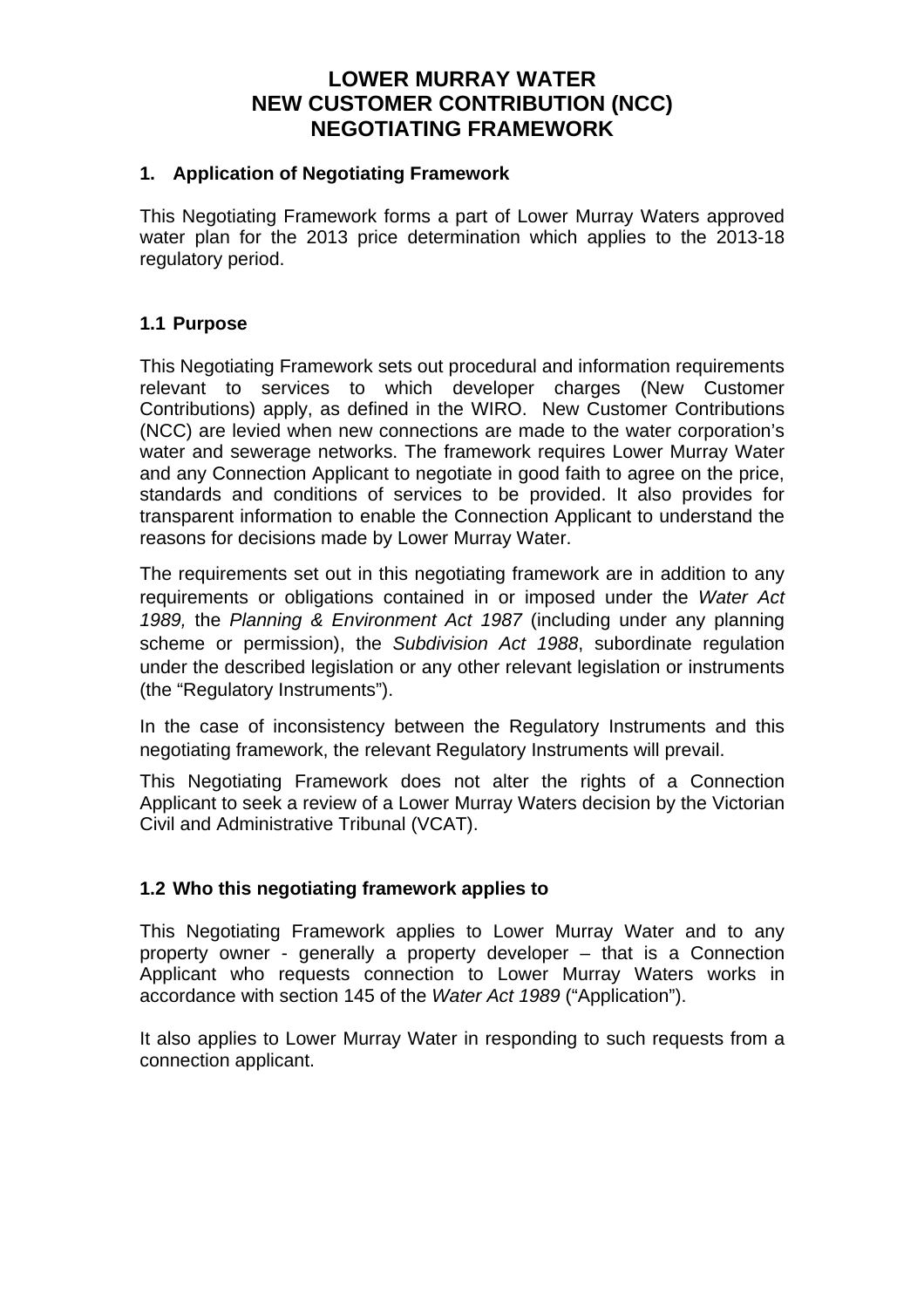## **1.3 No obligation to provide service, good faith obligation**

Nothing in the negotiating framework imposes an obligation on Lower Murray Water to allow the Connection Applicant to connect to Lower Murray Water's works or to provide services to the Connection Applicant.

Lower Murray Water can refuse its consent, consent, or consent subject to any terms and conditions that Lower Murray Water thinks fit, as provided under section 145(3) of the Water Act 1989.

However, Lower Murray Water and the Connection Applicant must negotiate in good faith the price, terms and conditions for services sought by the Connection Applicant.

### **2. Timeframes**

Lower Murray Water and the Connection Applicant will use all reasonable endeavours to achieve the following timeframes:

- (a) Agree the milestones, information requirements and any other relevant issues within fifteen [15] business days of Lower Murray Waters receipt of an Application. An Application, under Section 145 of the Water Act 1989, for connection means a servicing request made to Lower Murray Water, the applicable format for any such request will be provided to the applicant in writing
- (b) Respond to the Application giving details of the terms and conditions of the Offer to allow connection:
	- within forty five (45) business days where a Standardised NCC Charge applies; and
	- within one hundred and twenty (120) business days where a Negotiated NCC Charge applies.
- (c) Adhere to any timetable established for negotiations and progress negotiations in an expeditious manner; and
- (d) Finalise negotiations within one hundred and twenty (120) business days of the initial Application.

### **2.1 Commencing, progressing and finalising negotiations**

Table 1 below provides an indicative timeframe regarding the process of NCC negotiations. As mentioned above, dependant on the location and specific requirements of the development, either a standardised or a negotiated NCC will be applicable. The timeframes for these two charges will differ. It is likely that a Negotiated NCC Charge will require additional design and modelling to be undertaken by Lower Murray Water and/or the Connection Applicant. The two timelines are presented below.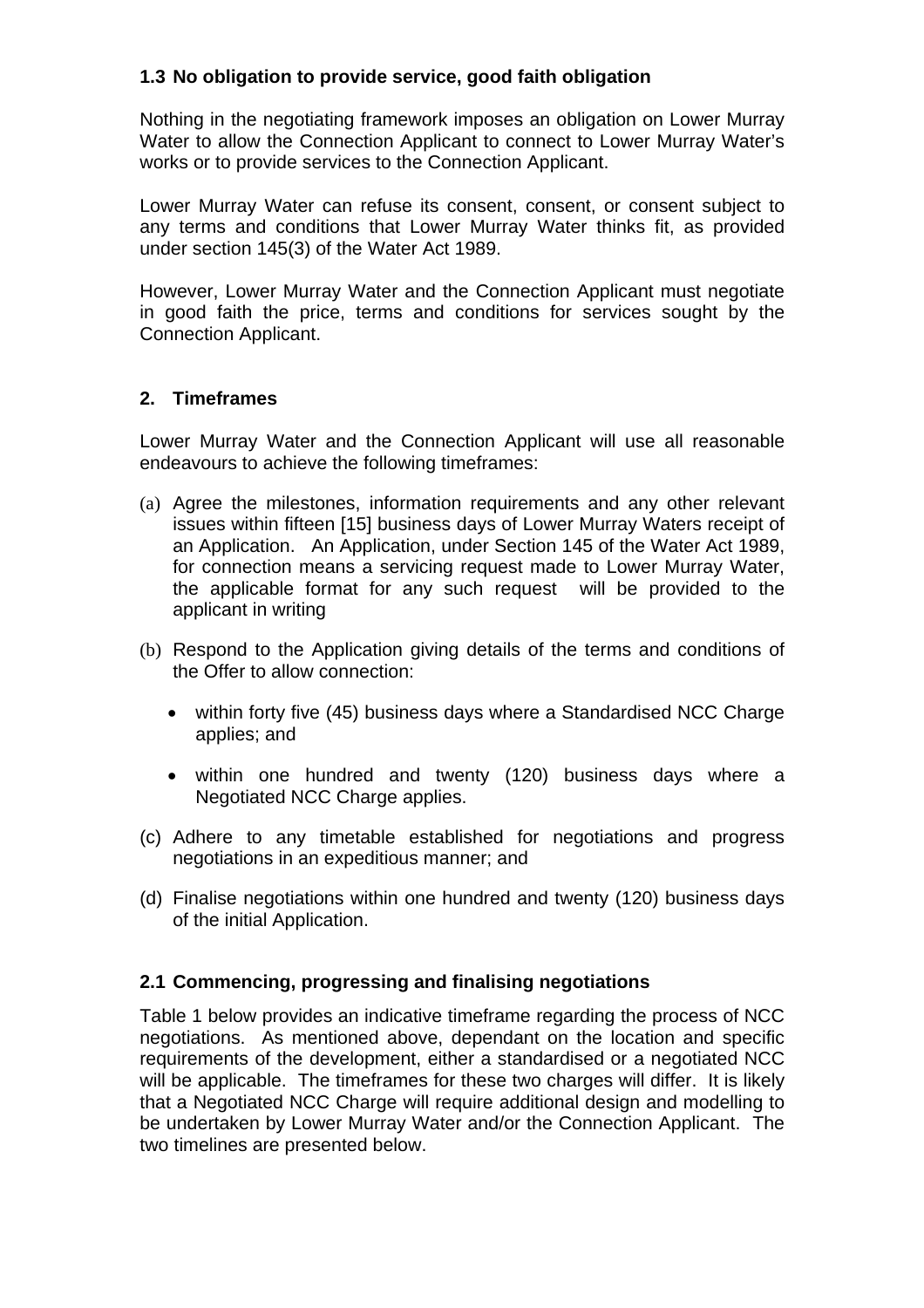| <b>Step</b> | <b>Actions</b>                                                                                                              | Timing<br><b>Standardised NCC</b><br>Charge<br>(Business<br><b>Days</b><br><b>Application</b><br>from<br>date) | <b>Timing</b><br><b>Negotiated</b><br><b>NCC</b><br>Charge<br>(Business)<br><b>Days</b><br>from<br><b>Application</b><br>date) |
|-------------|-----------------------------------------------------------------------------------------------------------------------------|----------------------------------------------------------------------------------------------------------------|--------------------------------------------------------------------------------------------------------------------------------|
| 1           | Application (Section 145) for service requirements and<br>costings of connection<br>Application fee paid                    | Application date                                                                                               | Application date                                                                                                               |
| 2           | <b>Negotiation Meeting</b>                                                                                                  | $+15$                                                                                                          | + 15                                                                                                                           |
|             | Parties discuss:                                                                                                            | (if required)                                                                                                  |                                                                                                                                |
|             | the nature of the services required;                                                                                        |                                                                                                                |                                                                                                                                |
|             | any additional information to be provided by the Connection<br>Applicant; and                                               |                                                                                                                |                                                                                                                                |
|             | notification and consultation with other persons potentially<br>affected                                                    |                                                                                                                |                                                                                                                                |
|             | Parties agree to timeframes for negotiation and consultation and<br>milestones if different to these indicative timeframes: |                                                                                                                |                                                                                                                                |
| 3           | <b>Connection Applicant provides additional information</b>                                                                 | 20                                                                                                             | 35                                                                                                                             |
|             | Connection Applicant provides additional information to Lower<br>Murray Water if requested                                  |                                                                                                                |                                                                                                                                |
|             | This includes:                                                                                                              |                                                                                                                |                                                                                                                                |
|             | Original completed application;                                                                                             |                                                                                                                |                                                                                                                                |
|             | Additional information (if required);                                                                                       |                                                                                                                |                                                                                                                                |
| 4           | Lower Murray Water Investigation completed                                                                                  | 35                                                                                                             | 90                                                                                                                             |
|             | Where required, Consultation with others potentially affected.<br>٠                                                         |                                                                                                                |                                                                                                                                |
|             | Additional designs & modelling<br>$\bullet$                                                                                 |                                                                                                                |                                                                                                                                |
| 5           | Offer                                                                                                                       |                                                                                                                |                                                                                                                                |
|             | Lower Murray Water makes offer, in accordance with relevant<br>regulatory instruments, including:                           | 45                                                                                                             | 120                                                                                                                            |
|             | terms and conditions of connection;                                                                                         |                                                                                                                |                                                                                                                                |
|             | NCC (ie developer charge) to apply; and                                                                                     |                                                                                                                |                                                                                                                                |
|             | such Offer will (unless otherwise specified) expire 12                                                                      |                                                                                                                |                                                                                                                                |
|             | months from being made. Will need to fix dot points                                                                         |                                                                                                                |                                                                                                                                |

#### **table 1 – Indicative timeframes for negotiating connection**

### **3. Provision of information by Connection Applicant**

The Connection Applicant must provide sufficient information to enable Lower Murray Water to assess the Application and determine the service requirements and costings for the development. The connection applicant will be notified in writing as to the nature of the information required by Lower Murray Water to complete this process.

The level of information required by Lower Murray Water and the detail of its response will vary depending on the complexity and size of the development. As stated above, additional information may be sought by Lower Murray Water in the event of a Negotiated NCC Charge being sought.

### **4. Provision of information by Lower Murray Water**

After consideration of servicing requests Lower Murray Water may provide an offer, via letter, draft agreement and/or notice ("Offer"). The Offer will include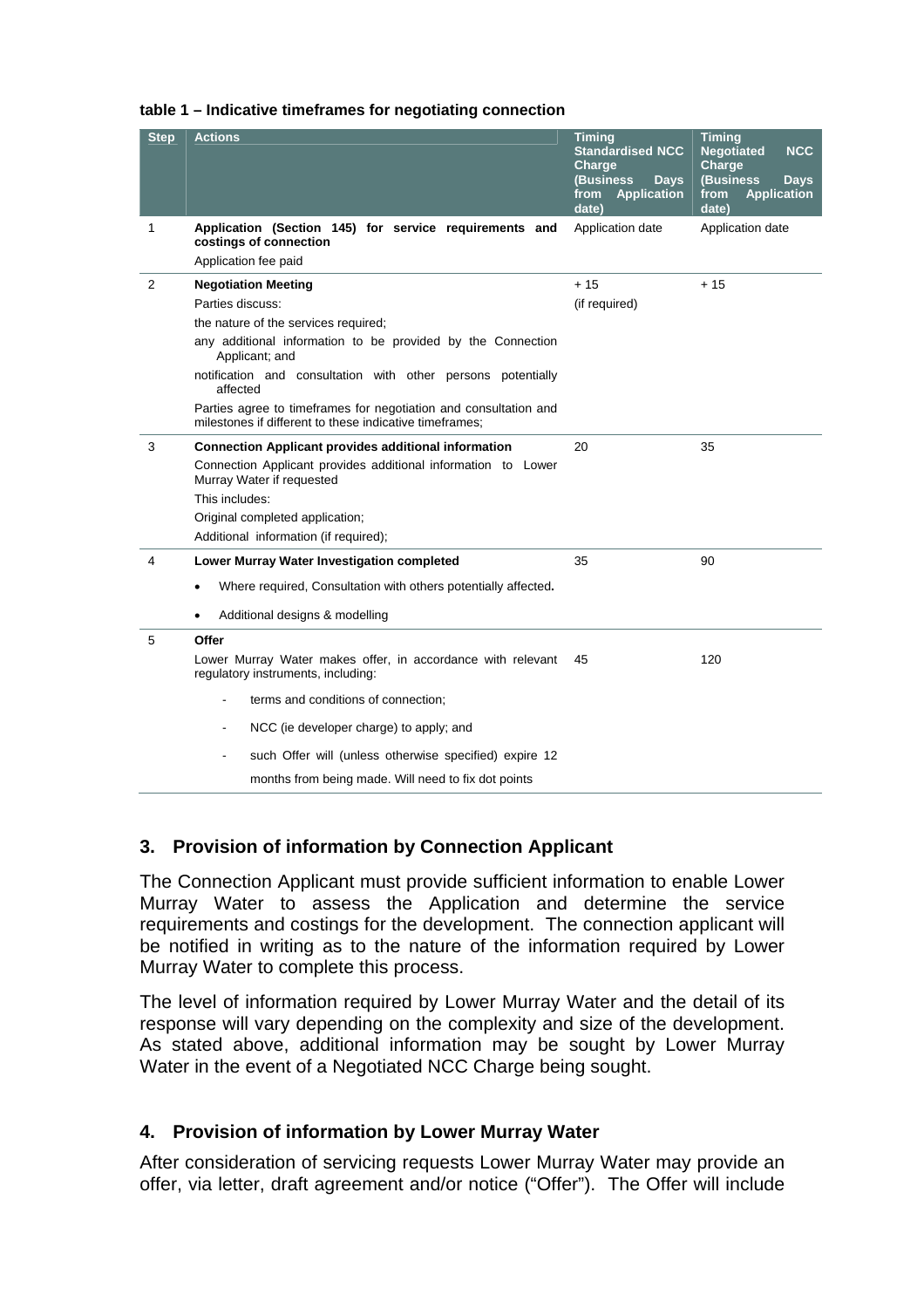specific requirements for the particular development and also include various standard conditions and other information including charges and fees to achieve connection to Lower Murray Waters assets. This includes New Customer Contributions.

The Offer is provided by Lower Murray Water pursuant to the Regulatory Instruments*.* 

## **5. Pricing Principles**

Lower Murray Water's charges will:

- (a) have regard to the incremental infrastructure and associated costs in one or more of the statutory cost categories attributable to a given connection;
- (b) have regard to the incremental future revenues that will be earned from customers at that connection; and
- (c) be greater than the avoidable cost of that connection and less than the standalone cost of that connection.

In setting charges, Lower Murray Water will also comply with:

- (a) the regulatory principles set out in clause 14 of the WIRO; and
- (b) any specific pricing principles approved by the Essential Services Commission as part of Lower Murray Water's Water Plan.

### **6. Consultation with affected parties**

If Lower Murray Water considers that persons other than the Connection Applicant may be affected by proposed connection services, then:

- (a) subject to legal confidentiality requirements, Lower Murray Water will share any necessary information with others potentially affected to assess impacts and
- (b) parties will allow sufficient time for reasonable consultation with affected parties to occur

#### **7. Payment of Lower Murray Water's Costs**

All developments of land requiring new or upgraded connection to Lower Murray Waters system will incur associated fees and charges payable to Lower Murray Water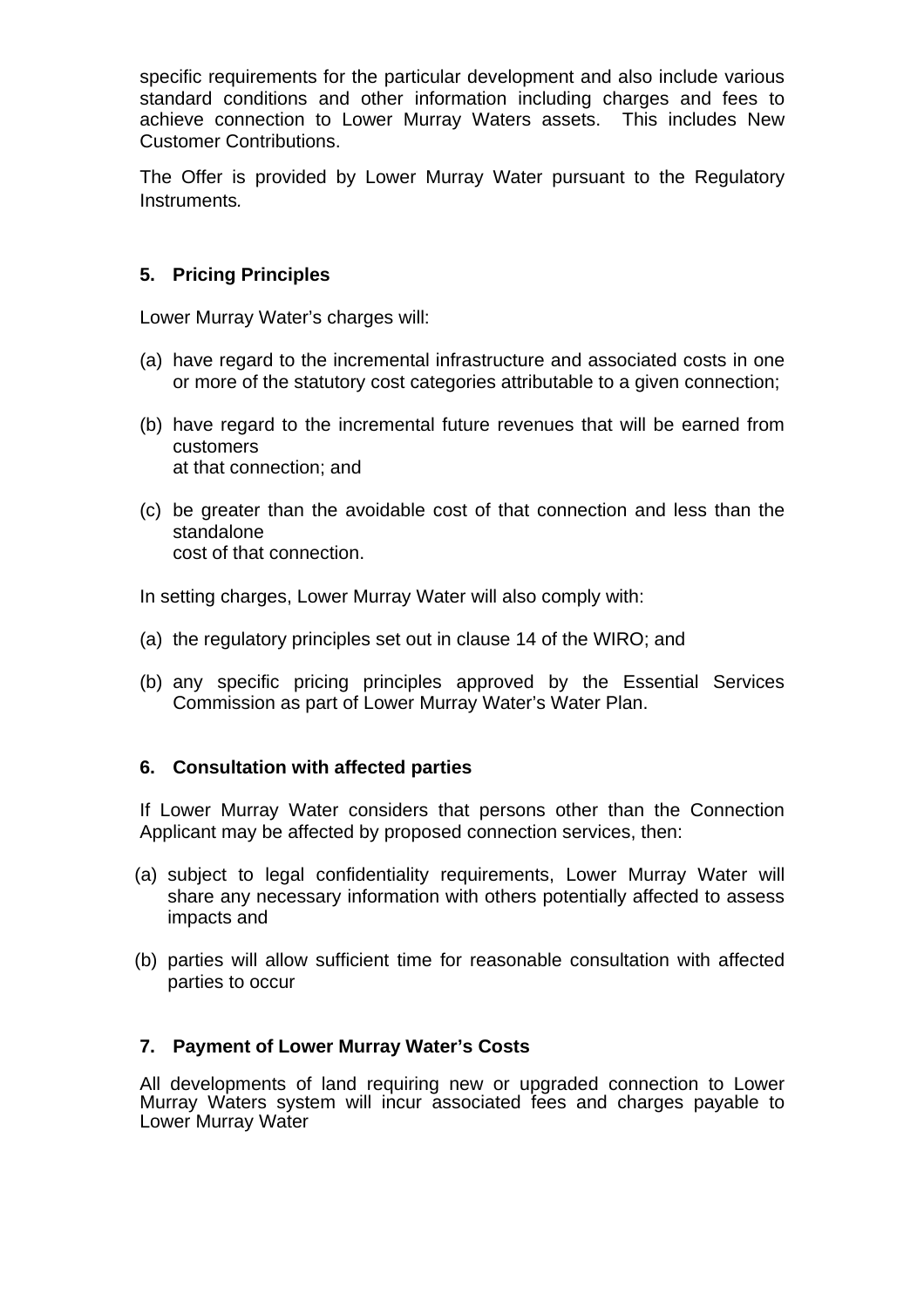Fees and charges levied by Lower Murray Water are subject to approval processes under the *Water Act 1989* and/or as approval by the ESC. Details about the fees and charges can be found on Lower Murray Water's Website.

Should the particular Application require a Negotiated NCC Charge, rather than the Standardised NCC Charge this will arise from the relevant negotiation, subject to the Regulatory Instruments in place at the time.

### **8. Termination of negotiations**

The Connection Applicant may elect not to continue with its application for a service to which a developer charge applies, and may terminate the negotiations by giving Lower Murray Water written notice of its decision to do so.

Lower Murray Water may terminate a negotiation under this Negotiating Framework by giving the Connection Applicant written notice of its decision to do so where:

- (a) Lower Murray Water believes on reasonable grounds that the Connection Applicant is not conducting the negotiation in good faith; or
- (b) Lower Murray Water reasonably believes that the Connection Applicant and the particular development will not be able to receive a service from Lower Murray Water; or
- (c) an act of insolvency occurs in relation to the Connection Applicant; or
- (d) Lower Murray Water reasonably believes that the Connection Applicant has provided false or misleading information to Lower Murray Water.

### **9. Dispute resolution**

In the event of a dispute between parties, Lower Murray Water will continue attempts to resolve the matter by negotiation.

After Lower Murray Water provides its Offer, if the Connection Applicant does not accept the Offer, generally the Connection Applicant has particular rights to seek a review in the Victorian Civil and Administrative Tribunal ("VCAT") of the terms and conditions of connection and the NCC charge applied. These VCAT review rights, including various time lines, rights and process are set out in the *Water Act 1989* and the *VCAT Act 1998.* 

### **10. Giving notices**

The address for correspondence and notices to Lower Murray Water is: PO Box 1413 Mildura Vic 3502

A notice must be:

(a) in writing and signed by a person duly authorised by the sender;